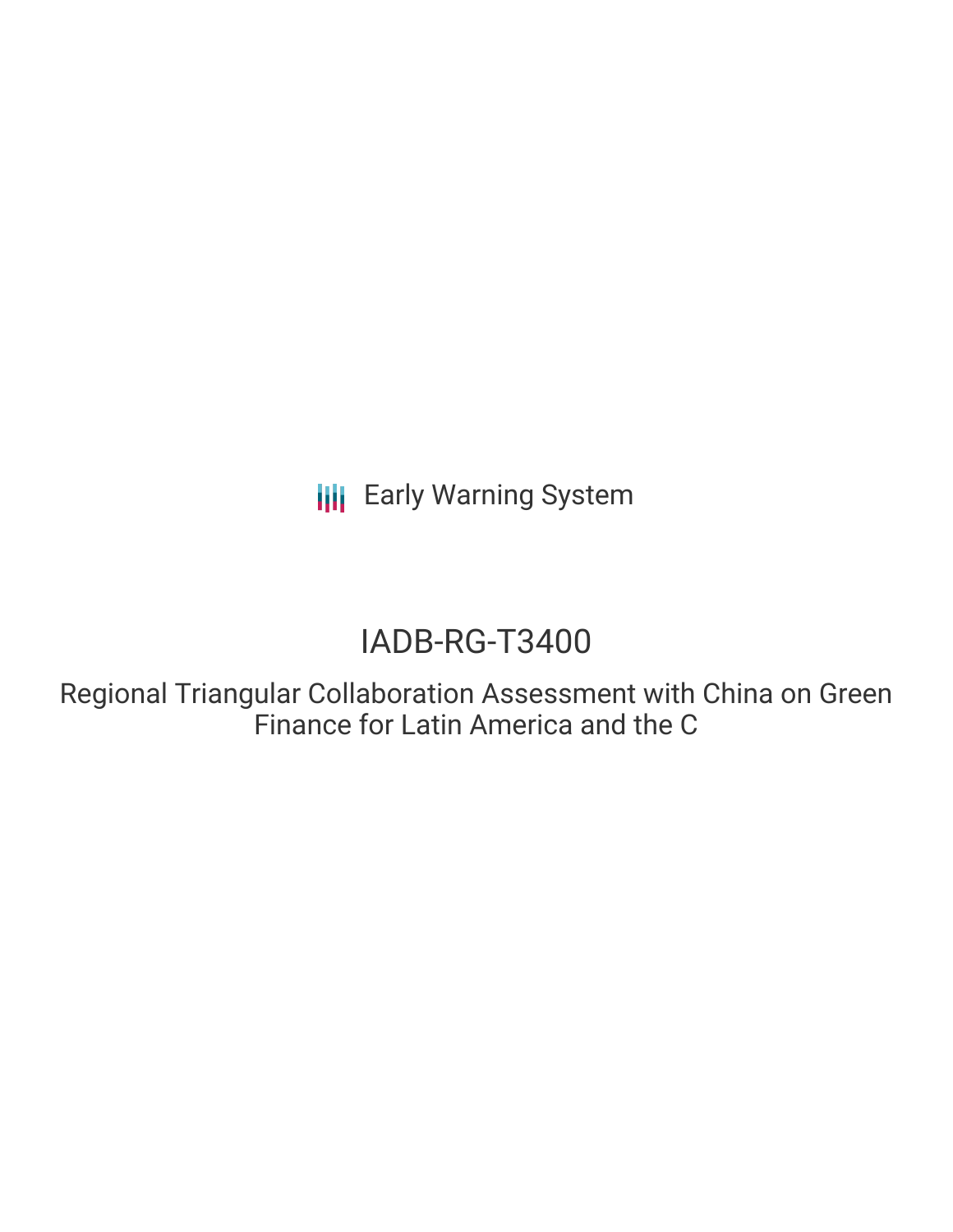

## **Quick Facts**

| <b>Financial Institutions</b>  | Inter-American Development Bank (IADB) |
|--------------------------------|----------------------------------------|
| <b>Status</b>                  | Approved                               |
| <b>Bank Risk Rating</b>        | C                                      |
| <b>Voting Date</b>             | 2019-10-15                             |
| <b>Borrower</b>                | Regional                               |
| <b>Sectors</b>                 | Finance, Technical Cooperation         |
| <b>Investment Type(s)</b>      | Grant                                  |
| <b>Investment Amount (USD)</b> | $$0.20$ million                        |
| <b>Project Cost (USD)</b>      | $$0.24$ million                        |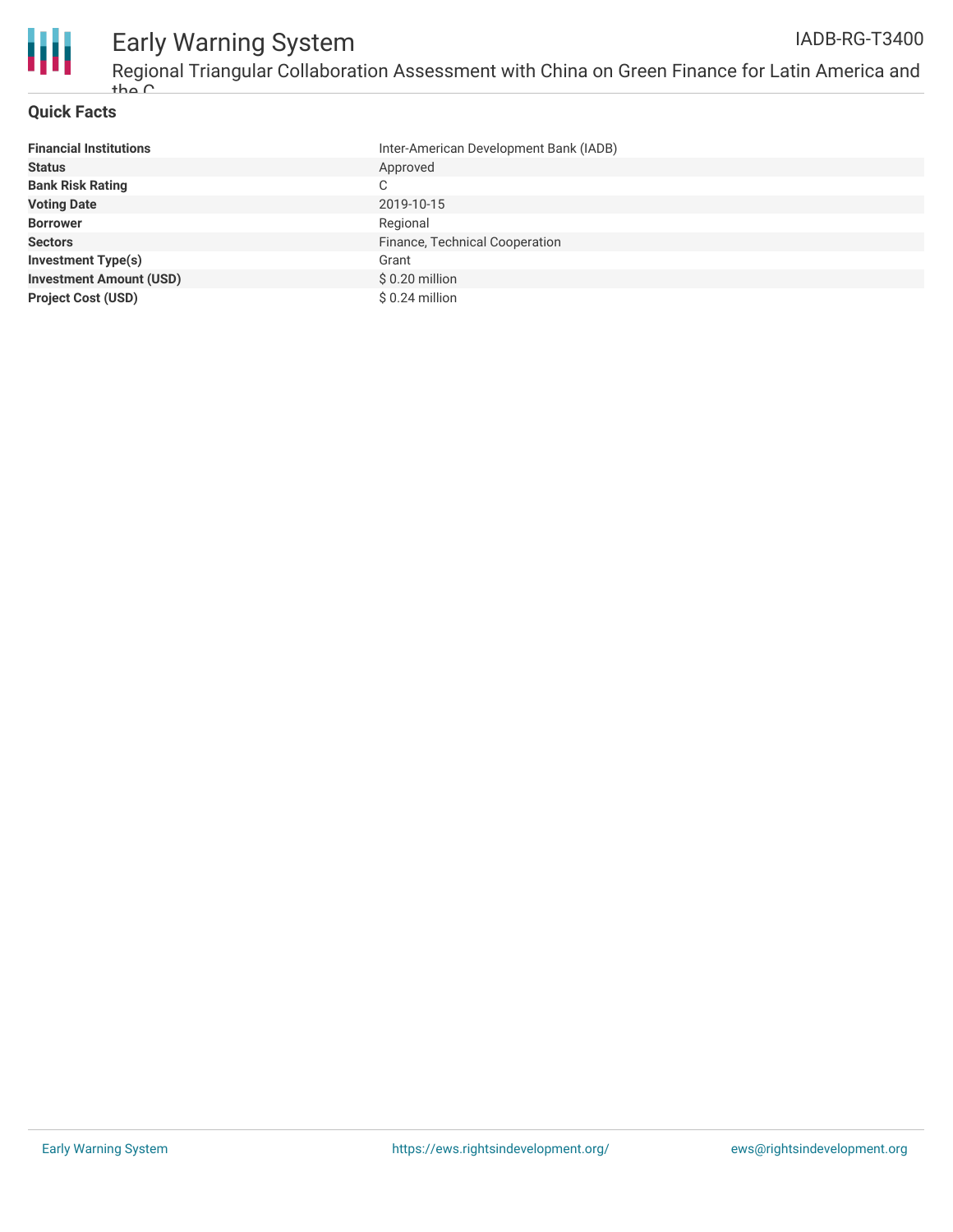

# **Project Description**

This technical cooperation's (TC) main objective is to support the institutional capacity of national development banks (NDBs) in Latin America and the Caribbean (LAC) to (i) issue green bonds generally and Green Panda Bonds specifically, and (ii) to evaluate potential collaboration with Chinese Development Finance Institutions on green finance projects in LAC. In particular, this TC will support LAC institutions to assess and pilot opportunities for collaborations between Chinese Public Financial Institutions and NDBs from LAC to finance green investment activities and facilitate the issuance of Green Panda Bonds.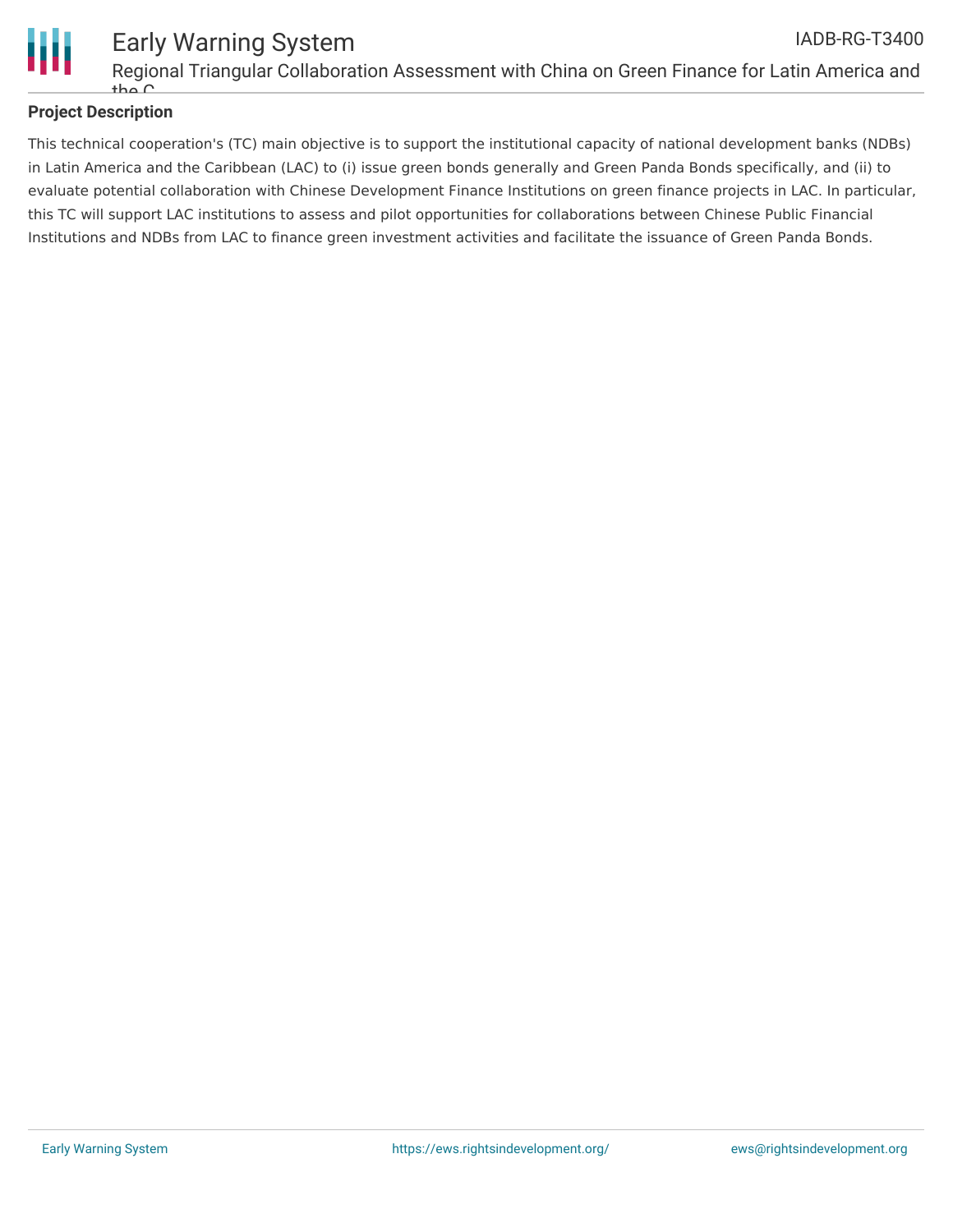

### **Investment Description**

• Inter-American Development Bank (IADB)

Institutional Capacity Strengthening The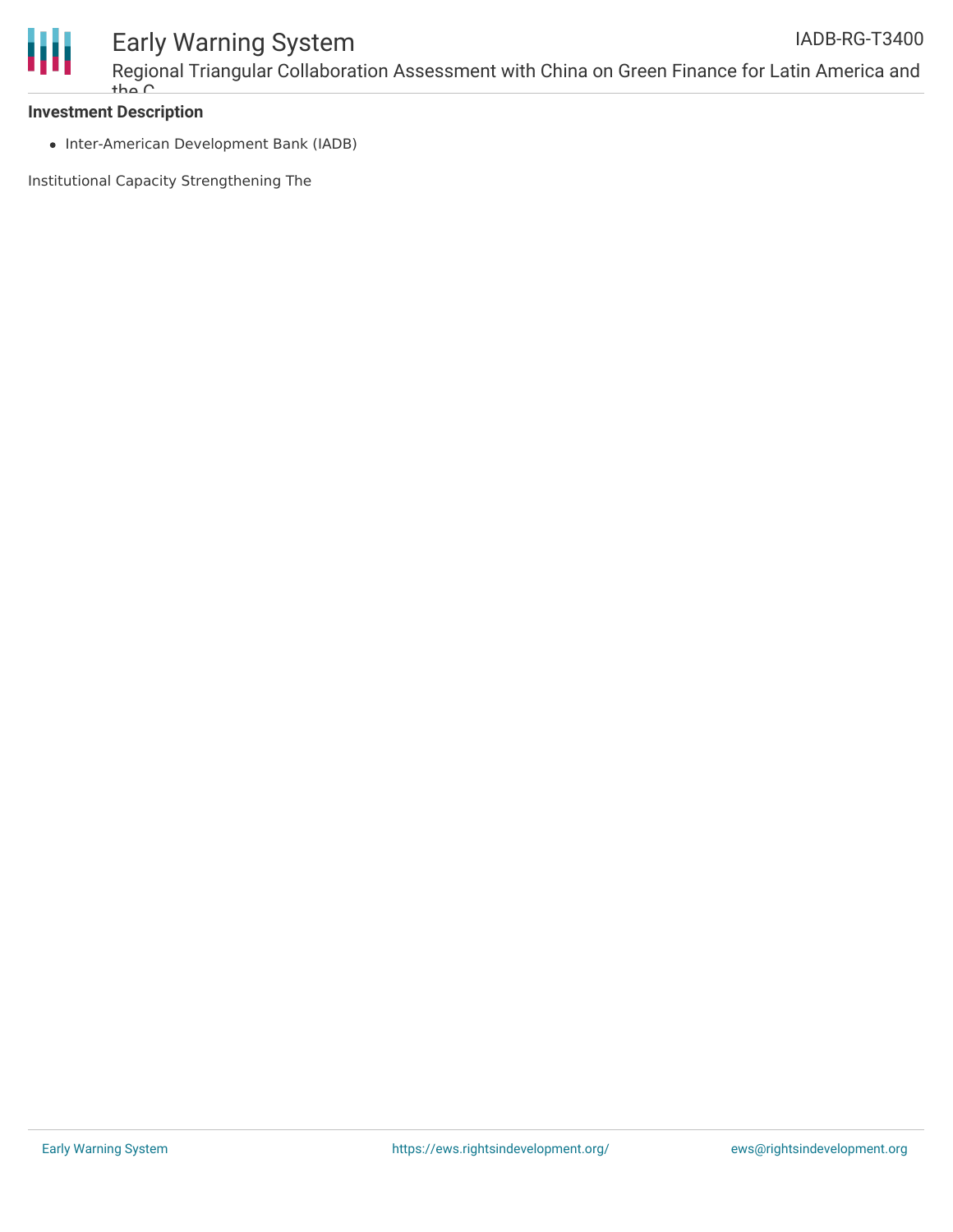

# **Contact Information**

## ACCOUNTABILITY MECHANISM OF IADB

The Independent Consultation and Investigation Mechanism (MICI) is the independent complaint mechanism and fact-finding body for people who have been or are likely to be adversely affected by an Inter-American Development Bank (IDB) or Inter-American Investment Corporation (IIC)-funded project. If you submit a complaint to MICI, they may assist you in addressing the problems you raised through a dispute-resolution process with those implementing the project and/or through an investigation to assess whether the IDB or IIC is following its own policies for preventing or mitigating harm to people or the environment. You can submit a complaint by sending an email to MICI@iadb.org. You can learn more about the MICI and how to file a complaint at http://www.iadb.org/en/mici/mici,1752.html (in English) or http://www.iadb.org/es/mici/mici,1752.html (Spanish).